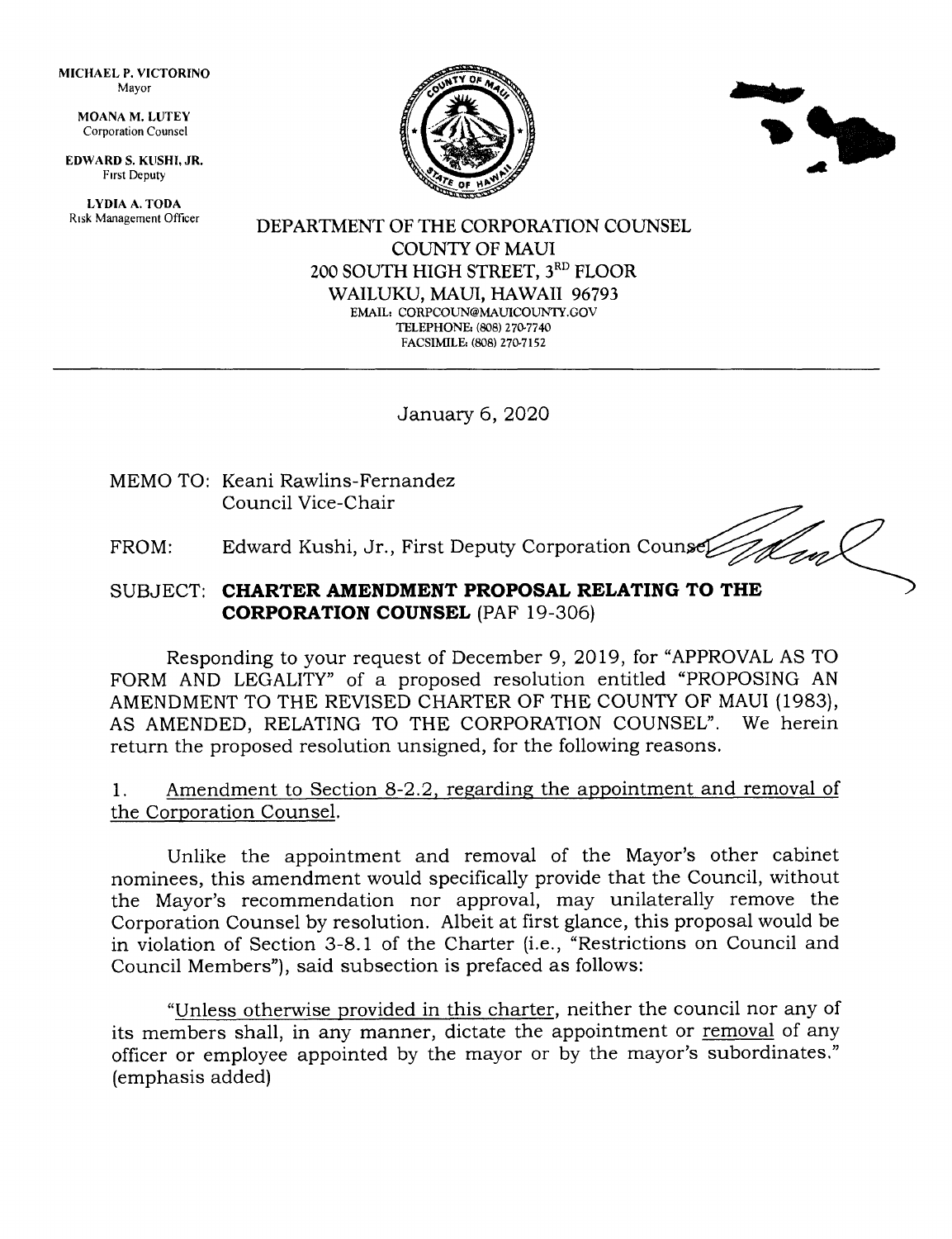Accordingly, we would sign-off on such a proposed resolution, as the amendment, if passed, would conform to the prefaced phrase "Unless otherwise provided in this charter, ......."

2. Amendment to Section 3-8.2 regarding restrictions on council members.

The current subsection restricts the council or any of its members from giving orders, publicly or privately, to any county employees or officers other than those in the Office of Council Services (Section 3-7, Charter) or the County Clerk (Article 5, Charter). The proposed amendment would include employees and officers in the Department of the Corporation Counsel.

The Office of Council Services is part and parcel of the legislative branch of the County of Maui, and is created pursuant to Article 3 (County Council), Section 3-7 (Office of Council Services).

Although not included in Article 3, the Office of the County C1erk is created pursuant to Article 5 (County Clerk), but like the Office of Council Services, is definitely part and parcel of the legislative branch of the County of Maui.

The legislative branch of the County of Maui is headed by the Council.<sup>1</sup>

Unlike the above-referenced offices of Council Services and County Clerk, the Department of Corporation Counsel is part and parcel of the executive branch of the County of Maui, and is created pursuant to Article 8 (County Departments), Chapter 2 (Department of the Corporation Counsel).

The executive branch is headed by the mayor.<sup>2</sup>

Accordingly, the mayor directly, or through the managing director, supervises all departments listed in Article 8 (County Departments).<sup>3</sup>

The amendment to Section 3-8.2 would revise said section to read:

"3-6. Powers of Council. The council shall be the legislative body of the county

<sup>&</sup>lt;sup>1</sup> Section 3-6, Charter, states in part:

<sup>2</sup>Article 6, Section 6-l:

<sup>&</sup>quot;Section 6-1. Executive Power. The executive power of the county shall be vested in and exercised by the executive branch, which shall be headed by the mayor, except as otherwise provided in this charter." <sup>3</sup> Article 7 (Office of the Mayor), Section 7-5 (Powers, Duties and Functions), subsection 1:

<sup>&</sup>quot; l. Exercises supervision directly or through the managing director over all departments enumerated in

Article 8 of this charter and other agencies as provided by law."